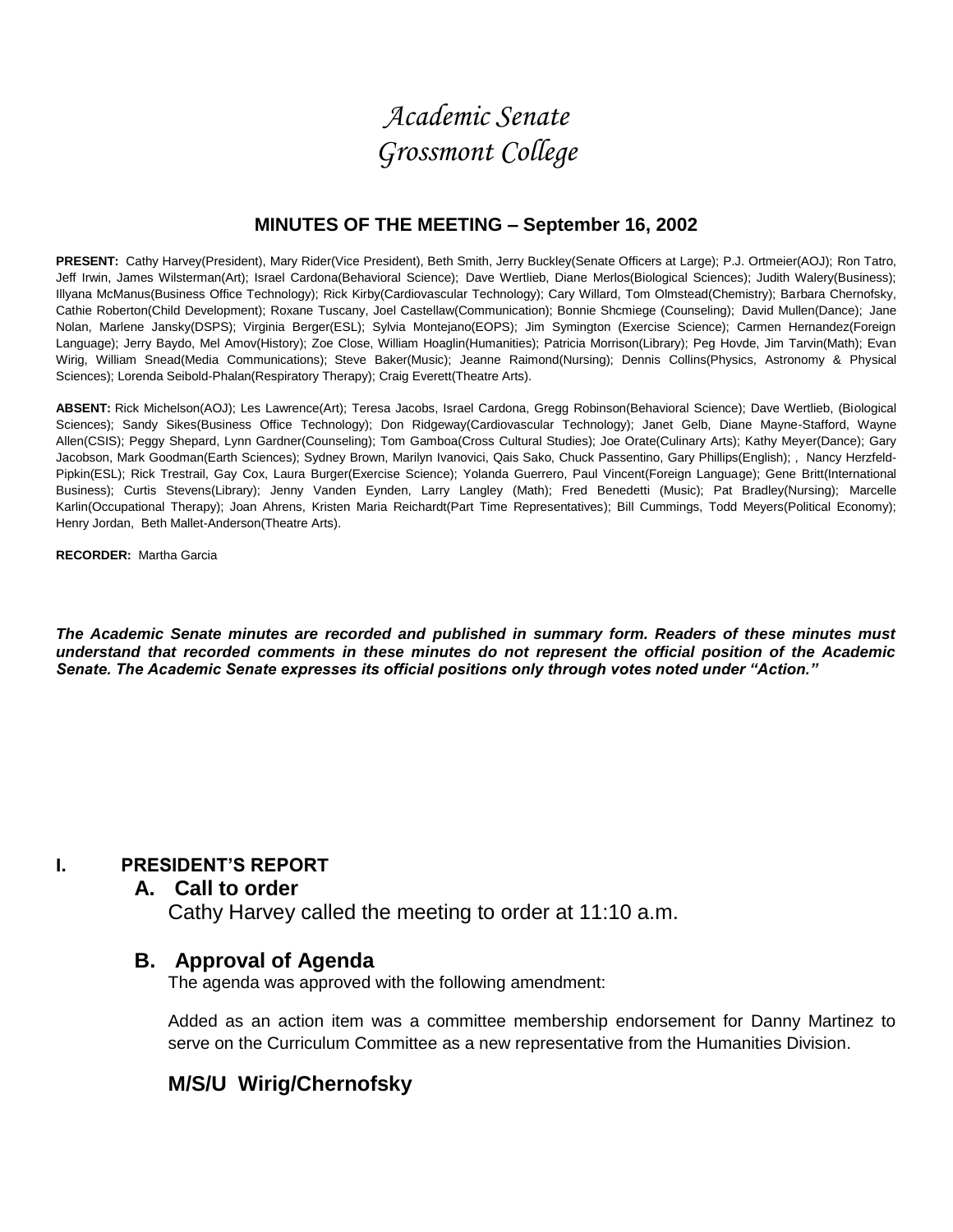## **C. Approval of Minutes**

The minutes of the May 20, 2002, meeting were approved as submitted. **M/S/U Montejano/Barr**

#### **D. President's Update**

- **a) Senate Committee Chairpersons**
	- Sheridan DeWolf, Program Review Committee Chair
	- Gary Phillips, Instructional Computing Committee Chair
	- Sue Gonda, Curriculum Committee Co-Chair
	- Barbara Chernofsky, Faculty Staff Development Committee Co-Chair
	- Judy Zander, Faculty Staff Development Committee Co-Chair
	- Scott Barr, Professional Relations Committee Chair
	- Evan Wirig, Academic Rank Committee Chair

#### **b) Equipment and Technology Committee (ETC) Opening**

The ETC Committee is in need of one faculty representative to take Jerry Buckley's place. Jerry has been serving as co-chair of the committee; however, the new member will serve as a faculty representative and the committee will determine who will be assigned as faculty co-chair.

Steve Baker volunteered.

#### c) **College Savings Task Force**

The college is forming a task force to develop 3%, 5%, and10% reduction plans. Cathy presented the proposed composition of the task force and asked those interested in serving on the task force to contact Dr. Martinez or Jerry Buckley.

#### **d) Enrollment Strategies Committee**

The Enrollment Strategies Committee is in need of the following representatives:

- One representative from the Mathematics, Natural Sciences, and Exercise Science/Wellness Division
- One representative from the Communication and Fine Arts Division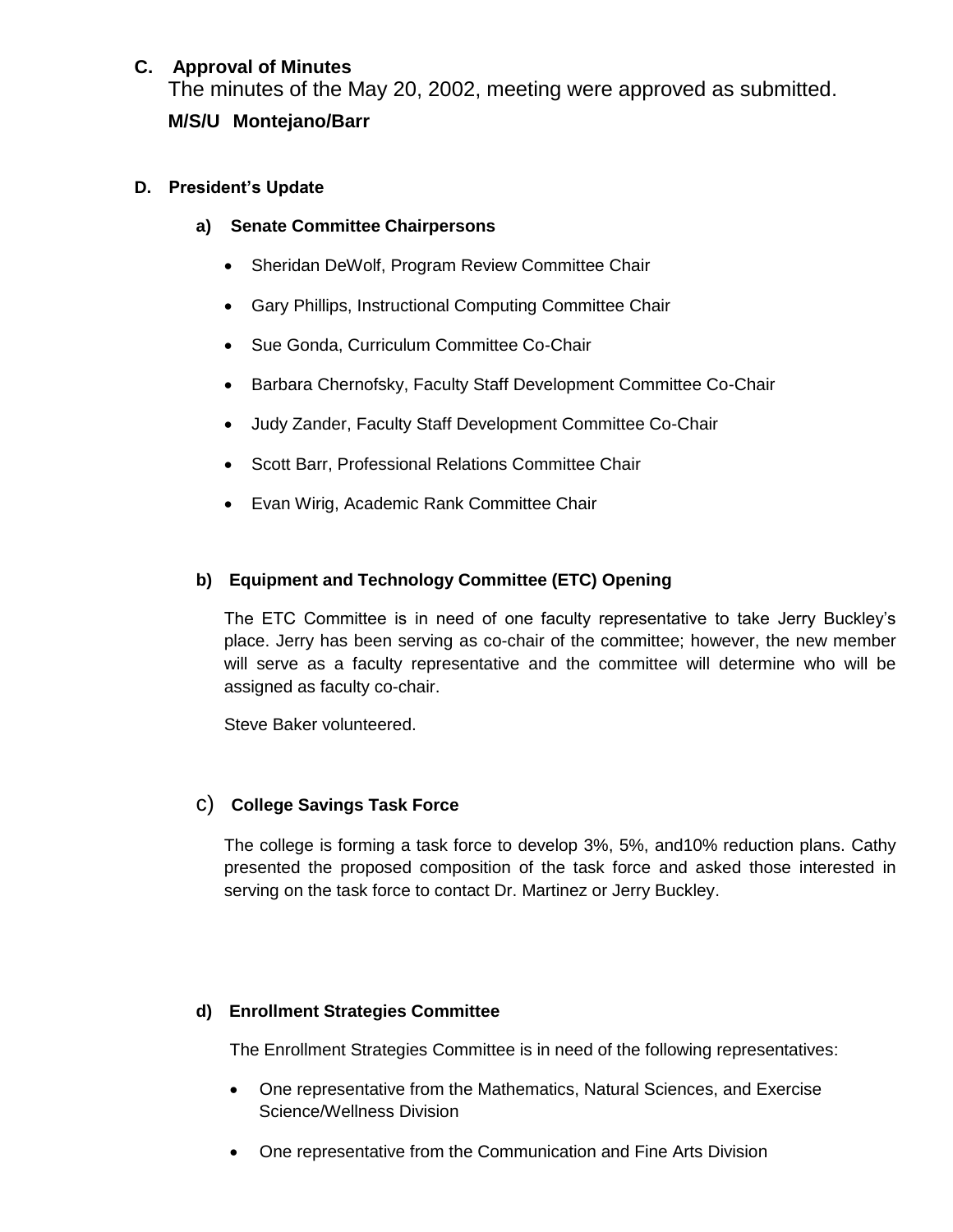One representative from the Humanities Division

Cathy presented an overhead with the Enrollment Strategies Committee information. It was suggested that the committee should include a representative from Student Services as well as a student. Cathy will contact Dr. Martinez to make the necessary changes to the committee composition.

#### **II. ACTION ITEMS**

- **A. Committee Membership Endorsement**
	- 1. Curriculum Committee
		- Danny Martinez Humanities Division

M/S/U Chernofsky/Snead

#### **III. INFORMATION ITEMS**

#### **A. Bond Measure – Proposition R Presented by Dr. Omero Suarez & Dana Quittner**

Dr. Suarez explained that the Grossmont-Cuyamaca Community College District has placed the \$207 million Proposition R bond measure on the November 5, 2002, ballot. The following were cited as some of the main reasons for the proposition:

- The extensive need to repair, renovate, and upgrade classrooms and labs
- Technological demands
- Overcrowding and the need for additional classroom space
- Safety

Dr. Suarez explained that after many years of constant use, several campus buildings are worn out and need to be remodeled or replaced in order to meet today's technological demands. He added that Grossmont College was built with plans to accommodate 4,800 students; however, more than 18,000 students are enrolled this semester.

He also explained how the bond money will be used if the proposition is successful, and the approximate cost to property owners. Further, an Independent Citizens Oversight Committee will be established to ensure that the money is spent appropriately.

Dr. Suarez is very confident that the proposition will be successful since it has received great support. Two surveys have been conducted with very encouraging results and a third one conducted last week is still pending. Finally, Dana distributed a handout with detailed GCCCD Bond Measure information and another one listing frequently asked questions and answers.

For more information visit the web site below:

<http://www.gcccd.net/intergov/bond/default.asp>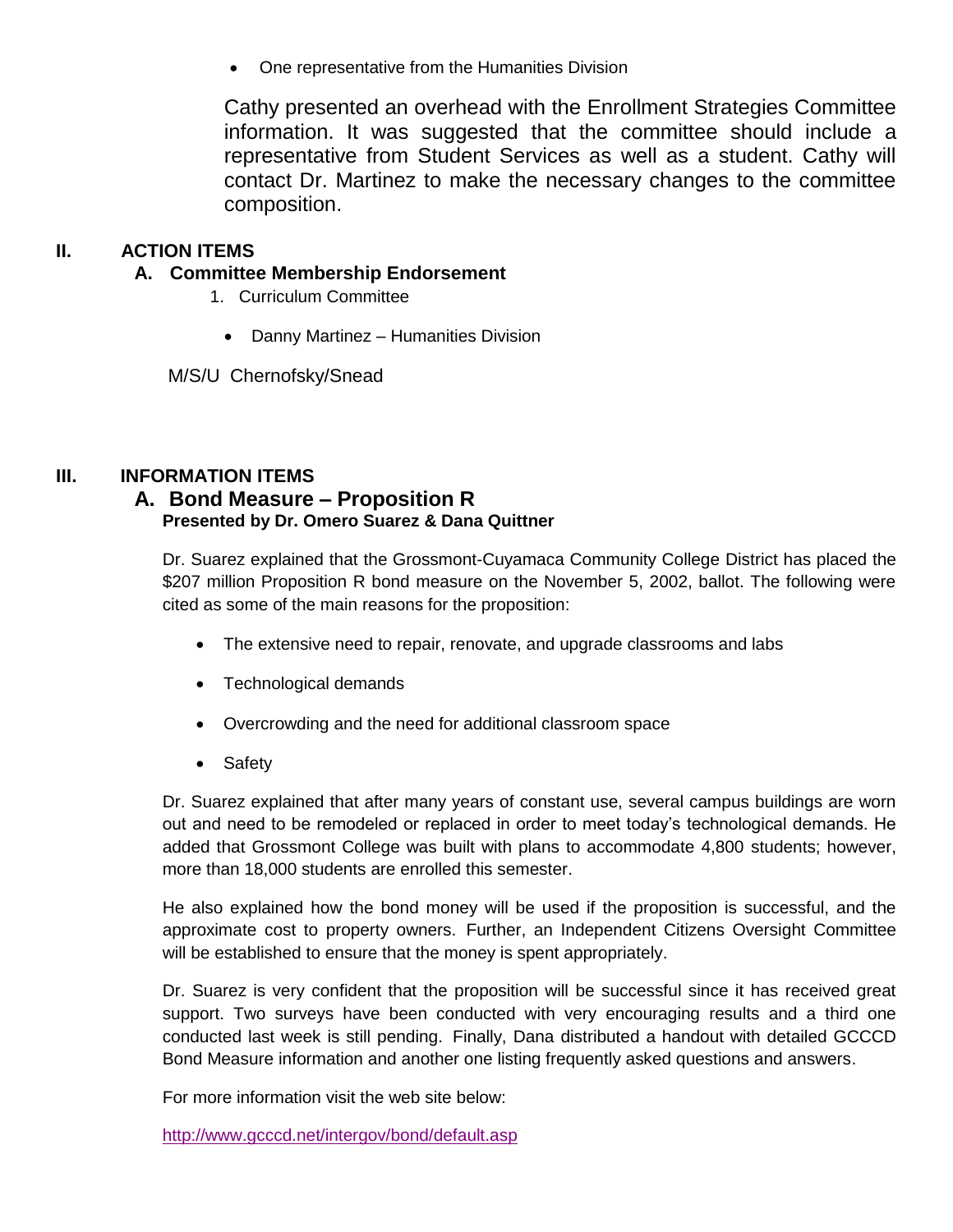Cathy Harvey asked for a motion for the Academic Senate to develop a resolution supporting Proposition R. It was agreed that the resolution will be developed by the Senate Officers Committee.

#### **The motion was approved with two abstentions.**

#### **M/S/U Chernofsky/Kirby**

#### **Speaker's Bureau Task Force**

#### **Presented by Victoria Howitt**

Victoria Howitt spoke on behalf of the Speaker's Bureau Task Force and briefly explained the task force's main function. She asked senators to provide names of organizations that might be interested in receiving bond measure information. She also asked those interested in participating in the task force to contact her at extension 7771.

Packets with detailed Proposition R, Bond Measure information will be at the Academic Senate office for those interested.

#### **B. Honor's Experience**

#### **Presented by Israel Cardona**

Israel explained that Grossmont College provides several very successful honor's courses; however, an honor's "program" does not exist in Grossmont College. Through much research, Israel discovered the importance of developing an honor's program at the college and shared with senators his findings. Several San Diego college districts have successfully developed honor's programs. He also discovered that a great number of universities offer honor's programs including SDSU and UCSD.

Israel presented a power point presentation highlighting the following points:

- Why Honor's Experience at Grossmont College
- Benefits for students
- Benefits for faculty
- List of community college districts offering honor's program
- List of universities offering honor's program

He also distributed a handout (proposal) entitled Faculty Guidelines for Teaching Honors Courses. Cathy asked senators to review the handout as Israel will be back at the October 7 Academic Senate meeting to receive senators' feedback.